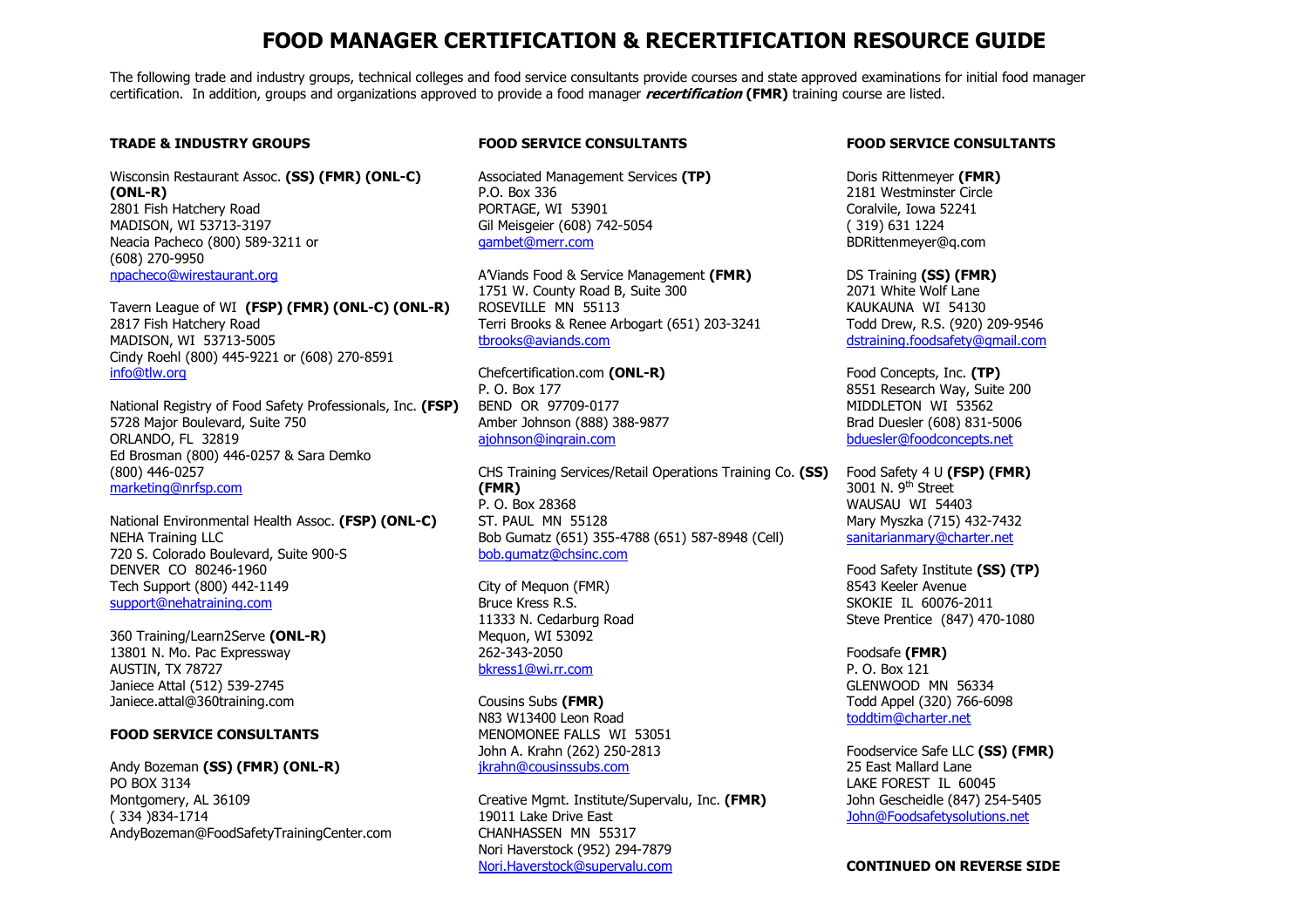#### **FOOD SERVICE CONSULTANTS (Continued)**

Fran Passmore **(SS)** 607 W. First Street Box 832 MONONA IA 52159 Fran Passmore (563) 539-2970 Cell: (563) 380-0881gfpassmore@acrec.com

Mike Glasgow, RD, CD OAA Consultant / Nutrition Specialist **(FMR)** Greater Wisconsin Agency on Aging Resources, Inc 125 N Executive Drive, Suite 207, Brookfield, WI, 53005 (262) 821-4444 Robert.kellerman@gwaar.org

Hospitality Careers Training Center **(FMR)**2751 Hennepin Avenue S, #297 MINNEAPOLIS MN 55408-1002 Martin Pemberton (612) 216-3987 martin@hospitalitytrainingcenter.com

Indianhead Foodservice **(SS) (FMR)** 313 Hastings Place P. O. Box 1506 EAU CLAIRE WI 54702-1506 Glennis Kitzrow (715) 852-0931 (800) 873-0131 gkitzow@callifd.com

Jack Koury, Consultant **(FSP) (FMR)**11 Far Hills Avenue FAR HILLS NJ 07931 Jack Koury (908) 532-0465 jtkoury@yahoo.com

Kessenich's Ltd. **(SS)** 131 South Fair Oaks Avenue MADISON WI 53704 John Stein (800) 248-0555 or (608) 249-5391 jstein@kessenichs.com

Kettle Moraine Schools **(FMR)** 563 A J Allen Circle WALES WI 53183 Sharon Boos (262) 968-6300 Ext. 5323 sharon@kmsd.edu

## **FOOD SERVICE CONSULTANTS (Continued)**

Mackesey & Associates **(SS)**  6000 Gisholt Drive, Suite 200 MADISON WI 53713 Sheila M. Palinkas (608) 772-1510 or (608) 270-1178sheila@mackesey.com

National Environmental Health Association **(ONL-R)**Attn; Christine Hollenbeck, Product Development 720 S. Colorado Blvd. Suite 100N Denver, CO 80246 ( 303 ) 756-9090 rbaker@neha.org

Nick Training & Consulting **(FSP**) **(SS)** 250 Prairie Center Drive, Suite 219 EDEN PRAIRIE, MN 55344-7911 Douglas Nick (952) 942-6235 dnicktc@msn.com

Northern Sun Consulting **(FMR)** P. O. Box 2704 BAXTER MN 56425 Rob Carper (218) 828-0214 brookbob@uslink.net

Premier Food Safety **(FSP) (SS) (ONL-C)** Dirk Yoo (800) 676-3121 www.premierfoodsafety.com

Professional Server Certification Corporation **(ONL-R)** P. O. Box 303 MADISON SD 57042 Hannah DeWeerd, 605-427-2905 hannah@Rserving.com

RCMT LLC **(SS) (FMR)** 405 W. Oak Street COTTAGE GROVE WI 53527 Gary Kraus, President (608) 661-8510 gkrause@msn.com

#### **FOOD SERVICE CONSULTANTS (Continued)**

Reinhart Food Service **(SS) (FMR)** 1500 St. James Street LA CROSSE WI 54602 Meredith Hink, (608) 784-2540 Ext. 805

Restaurant Solutions **(SS) (FMR)** Glenn D'Amour CEC, Culinary Arts Instructor 901 9th Avenue Superior, WI 54880 218 336-8975 ext 4053 glenn.damour@duluth.k12.mn.us

RMJ Consulting, LLC Rose Johnson, RDCD 10553 24th Avenue Eau Claire, WI 54703 715-571-0355 rmjconsult08@yahoo.com

The SafeDining Association **(SS) (FMR)** P. O. Box 637 DOWNERS GROVE IL 60515 Guy T. Rallo (630) 434-0588

Subway – North Central **(FMR)** 6250 Excelsior Blvd., Suite 203 MINNEAPOLIS MN 55416 Tom Messina (952) 278-3145

Sysco – Minnesota **(FMR)**2400 County Road J ST. PAUL MN 55112 Colleen Zenk (800) 937-9726 zenk.colleen@min.sysco.com

TAP Series **(SS) (TP) (FSP) (ONL-C) (ONL-R)** 5655 Lindero Canyon Road, Suite 501 WESTLAKE VILLAGE CA 91362 Phone No. (888) 826-5222 www.tapseries.com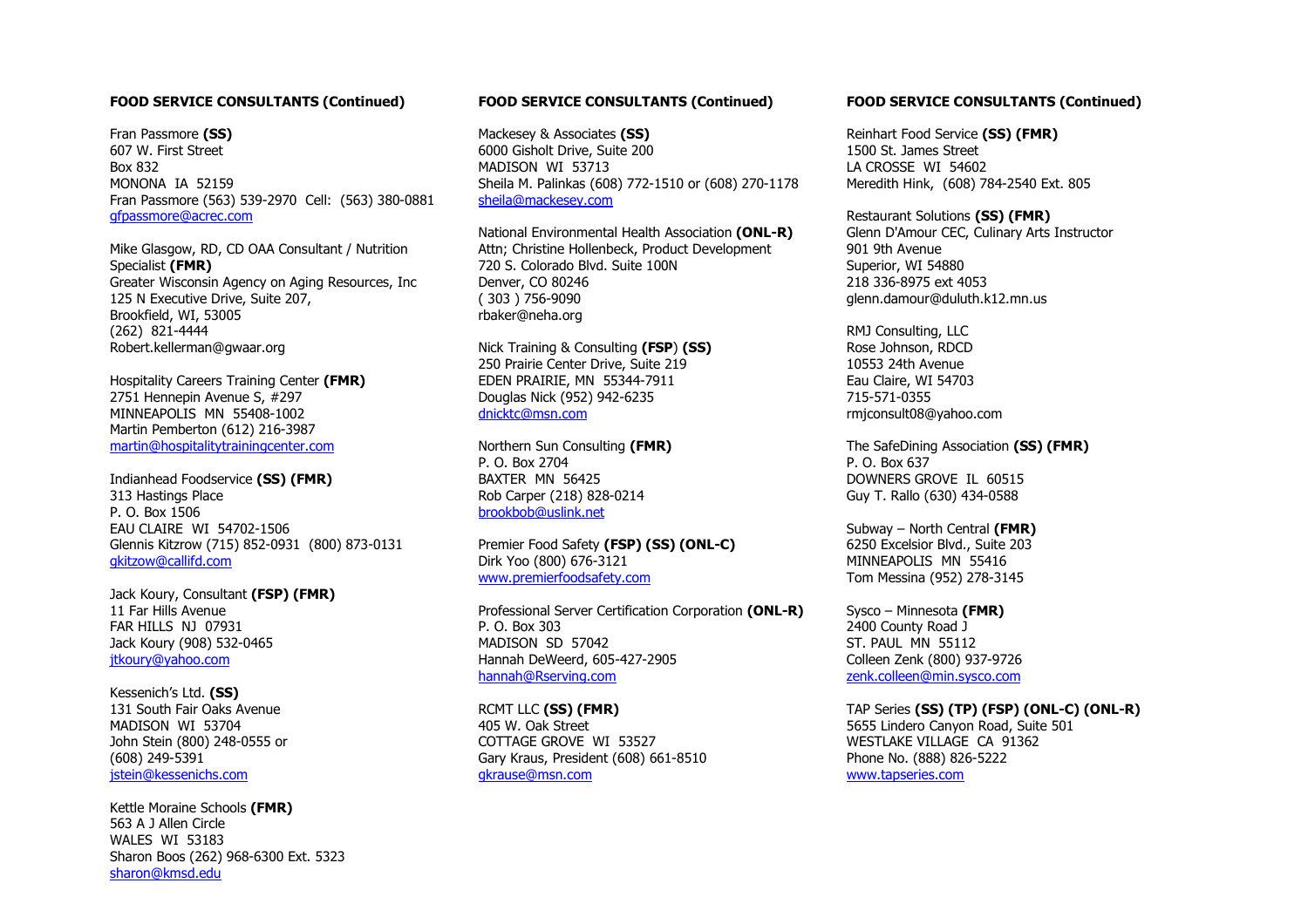## **FOOD SERVICE CONSULTANTS (Continued)**

Upper Lake Foods **(SS) (FMR)** 9875 Friar Drive EDEN PRAIRIE MN 55347 Roxanne Williams (952) 942-8645

Valley Management Inc. **(FMR)** 18 Jewelers Park Drive, Suite 100 NEENAH WI 54956 Dan Kuen (920) 725-8969

Wisconsin Food Safety Services LLC **(SS) (FSP) (FMR)**5155 Island Road BUTTE DES MORTS, WI 54927 Dave Flora (920) 582-3249 daveflora@wisconsinfoodsafetyservices.com

## **WISCONSIN TECHNICAL COLLEGE SYSTEM**

Blackhawk Technical College **(SS) (FMR)**Joe Wollinger (608) 757-7696 jwollinger@blackhawk.edu

Chippewa Valley Technical College **(SS) (FMR)** (Chippewa Falls, Eau Claire, Menomonie, River Falls & Neillsville) Barbara Hoffman (715) 858-1844 bhoffman@cvtc.edu

Fox Valley Technical College **(SS) (FMR)**Aimee Niendorf (920) 236-6132 Niendorf@fvtc.edu

Gateway Technical College **(FMR)**Grace Kragness (262) 619-6716 kragnessg@gtc.edu

Lakeshore Technical College **(SS) (FMR)**Christiane Brunette (920) 693-1228 Christiane.brunette@gotoltc.edu

Madison Area Technical College **(SS) (FMR)** (Madison, Watertown, Fort Atkinson & Reedsburg) John Johnson (608) 246-6707 jgjohnson@matcmadison.edu

## **WISCONSIN TECHNICAL COLLEGE SYSTEM**

Mid-State Technical College **(SS) (FMR)**  Beth Smith (715) 342-0339 Beth.smith@mstc.edu

Moraine Park Technical College **(SS) (FMR)** Dan Pahlow (920) 924-3333 dpahlow@morainepark.edu

Nicolet Area Technical College **(SS) (FMR)**Kyle Gruening (715) 365-4446 gruening@nicoletcollege.edu

Northcentral Wisconsin Technical College **(FSP) (FMR)**Theresa Gutsch (715) 803-1335 Gutsch@ntc.edu

Northeast Wisconsin Technical College **(SS) (FMR)**Pam Kuffel (920) 498-5431 Pamela.Kuff@NWTC.edu Linda Kozelek (920) 498-6962 linda.kozelek@nwtc.edu

Southwest Wisconsin Technical College **(SS) (FMR)**Jenny Strand (608) 822-2420 jstrand@swtc.edu

Waukesha County Technical College **(SS) (FMR)**Timothy Graham (262) 691-5322 tgraham@wctc.edu

Western Technical College **(SS) (FMR)**Suzanne Tanke (608) 785-9886 tankes@westerntc.edu

Wisconsin Indianhead Technical College **(SS) (FMR)**(Ashland, Rice Lake, New Richmond & Superior) Wendy Loy (715) 234-7082 Ext. 5212 Wendy.loy@witc.edu

#### **AGENT HEALTH DEPARTMENTS**

Barron County Health Department 330 East LaSalle Avenue, Room 338 BARRON, WI 54812 Carol Johnson, R.S (715-418-1104) carol.johnson@co.barron.wi.us

Bayfield County Health Department (FMR) 117 Fast  $6<sup>th</sup>$  Street Washburn, WI 54891 Michele Dale (715-373-6109 mdale@bayfieldcounty.org

Douglas County Health Department **(FMR)**1316 N.  $14<sup>th</sup>$  Street, Suite 32 SUPERIOR WI 54880 Brian Becker (715) 395-1304 brian.becker@douglascountywi.org

Polk County Health Department **(SS) (FMR)**100 Polk County Plaza, Suite 180 BALSAM LAKE WI 54810 Brian Hobbs, R.S. (715) 485-8532 brianh@co.polk.wi.us

Sheboygan County Human Services **(SS) (FMR)** 1011 North Eighth Street SHEBOYGAN WI 53081 Bruce Kress, R.S. (920) 459-4347 kressbck@co.sheboygan.wi.us

#### **STATE HEALTH DEPARTMENTS**

Division of Long Term Care **(FMR)**  Bureau of Aging & Disability Resources P. O. Box 7851 MADISON WI 53707-7851 Ann Ramsey, R.D., C.S.G., C.D. 608-266-5743 ann.ramsey@wisconsin.gov

**CONTINUED ON REVERSE SIDE**